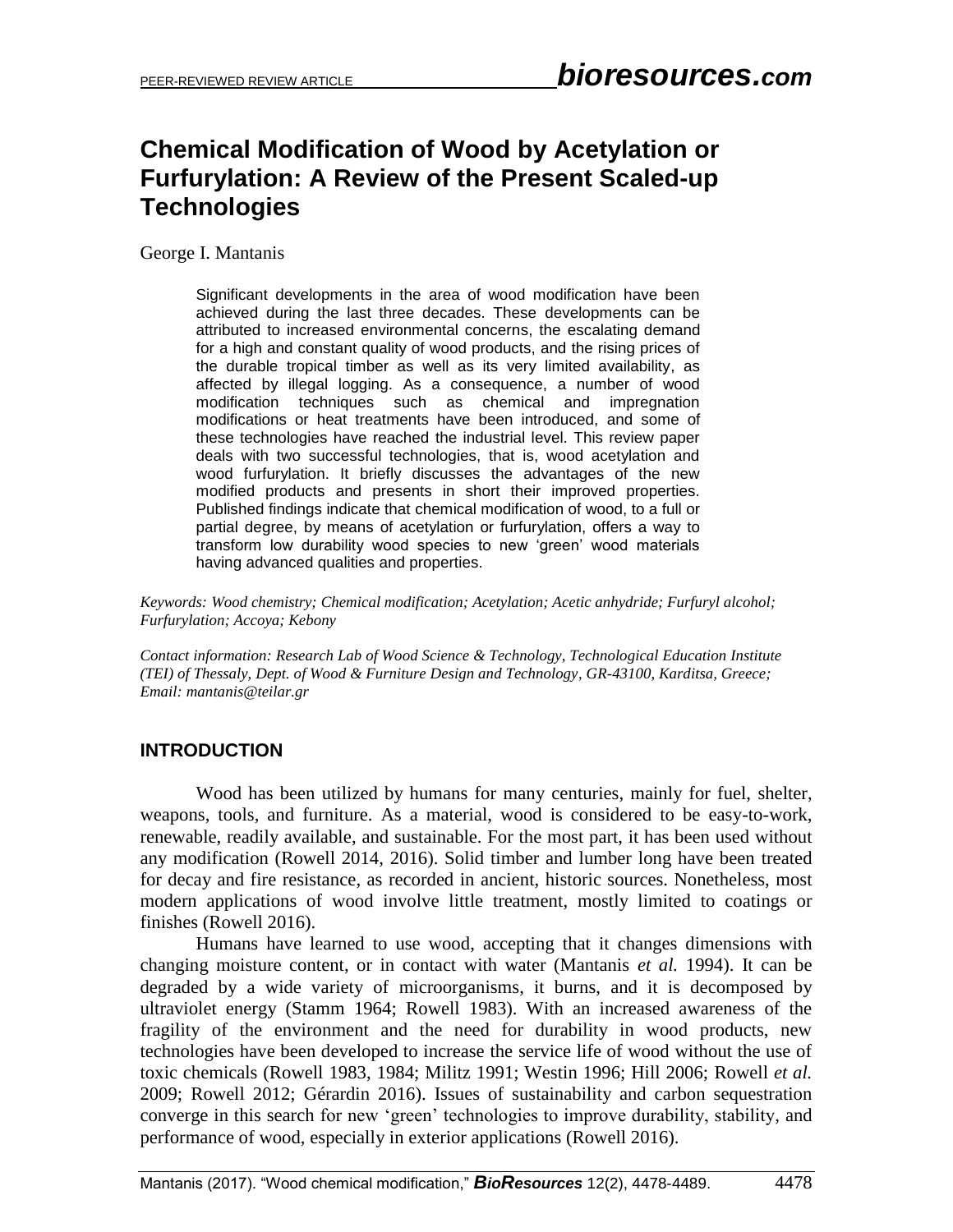In addition, the progress of regulations in Europe, North America, and elsewhere, on the use of biocide products, has led to novel developments in the field of wood modification (Gérardin 2016). This has led to an increasing attention for non-biocide treatments including chemical modification, thermal modification, or impregnation modification, in an attempt to face the forthcoming prohibition of biocide-treated products (Hill 2006; Rowell 2012). Through chemical modification of wood, lowdurability species can be upgraded to new modified wood products with advanced properties, without any deleterious effects to the natural environment or to the human beings (Hill 2006; Rowell 2014).

This work reviews present technologies of chemical modification of wood, namely, acetylation and furfurylation, which currently have reached the industrial-scale level.

### **CHEMICAL MODIFICATION OF WOOD**

Chemical modification of wood takes place when a chemical reaction of a reagent occurs with the polymeric constituents of wood (lignin, hemicelluloses, or cellulose), resulting thus in the formation of a stable covalent bond between the reagent and the cell wall polymers (Rowell 1982, 1983; Hill 2006).

In general, chemical modification of wood can be regarded as an active modification because it results in a distinct chemical change in the macromolecules of the cell wall. Currently, much is known about the modes of action of modified wood, which includes the following: i) the equilibrium moisture content is lowered in modified wood, and hence it is harder for fungi to obtain the moisture required for decay; ii) there is a physical blocking of the entrance of decay fungi to micropores of the cell walls; and/or, iii) inhibition of the action of specific enzymes (Hill 2006; Rowell *et al.* 2009; Rowell 2012). These three are only parts of the whole mechanism.

Up to the present, the most prominent processes that involve chemical modification of the cell wall of wood, to full or partial degree, are the acetylation and furfurylation of wood, respectively; both have been scaled up today to the industrial level. These two technologies are reviewed in the sections that follow.

### **Acetylation**

The first recorded experiment of wood acetylation was carried out in Germany by Fuchs (1928) using the chemical agent acetic anhydride, with sulphuric acid as a catalyst. Horn (1928) also acetylated beech wood, but in order to remove hemicelluloses in a similar lignin isolation procedure. Tarkow was actually the first scientist who described the use of acetylation process in an attempt to stabilize wood from swelling in the water (Tarkow 1946; Tarkow *et al.* 1946). Since the '40s, many laboratories worldwide have performed experiments on the acetylation of wood in a variety of different ways, and by using various wood species and agricultural resources (Rowell 1983, 1984).

Early attempts to commercialize the process of wood acetylation failed in the USA (Koppers Inc. in 1961), Russia (1977), and Japan (Daiken Inc. in 1984) due to the high production costs involved (Rowell 2012). Pioneering work in scaling-up laboratory acetylation to the semi-industrial level, was successfully carried out at Stichting Hout Research (SHR, The Netherlands) by Prof. H. Militz and his coworkers during the '90s (Militz 1991; Beckers and Militz 1994; Beckers *et al.* 1994).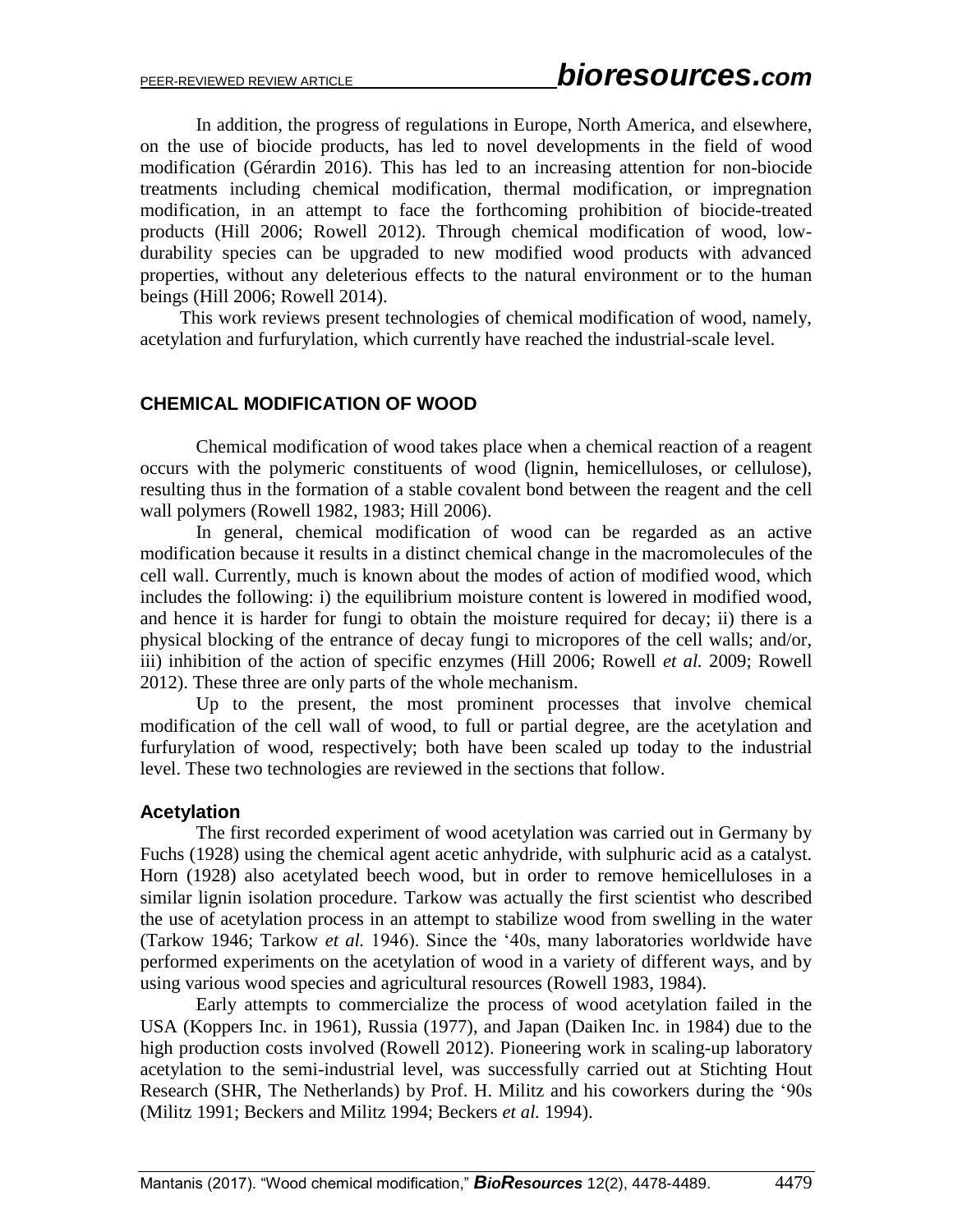Wood acetylation, using primarily acetic anhydride, has been initially carried out as a liquid phase reaction (Rowell 1983, 1984). The early work was initiated using acetic anhydride catalyzed by zinc chloride or pyridine (Tarkow 1946). Through the years, many other catalysts have been evaluated, both with liquid and vapour systems. Some of the catalysts used include sodium acetate, potassium acid, urea-ammonium sulphate, magnesium persulfate, and dimethylformamide (Rowell 1983). Most acetylation reactions today are realized without the use of a catalyst (Rowell 2012; Larsson-Brelid 2013).

The reaction of acetic anhydride with wood polymers results in the esterification of the accessible hydroxyl groups in the cell wall (Rowell 1983), with the formation of a by-product, acetic acid (Fig. 1). The by-product is, for the most part, removed from the final modified material (Lankveld 2017) as the human nose is quite sensitive to the odour of acetic acid. Like untreated wood, acetylated wood is comprised only of carbon, hydrogen, and oxygen, and it contains absolutely nontoxic constituents (Hill 2006). In fact, acetylation of wood is a single-addition chemical reaction (Rowell 1984; Rowell *et al.* 1994) which means that one acetyl group is on one hydroxyl group without any polymerization (Fig. 1).

#### WOOD-OH + CH<sub>3</sub>-C(=O)-O-C(C=O)-CH<sub>3</sub>  $\rightarrow$  WOOD-O-C(=O)-CH<sub>3</sub> + CH<sub>3</sub>-C(=O)-OH **Acetic anhydride Acetylated wood Acetic acid**

**Fig. 1.** The main acetylation reaction of wood with acetic anhydride (Rowell 1983)

During the acetylation process, wood material at 100 to 120 °C reacts with acetic anhydride in the absence of catalyst, and at an acetyl weight gain of 16% to 19%, approximately 90% of the lignin is esterified and 25% of the holocellulose (Rowell *et al.* 1994; Rowell 2012). As expected, 100% of the hydroxyl groups in the hemicelluloses, which are readily accessible, are substituted. It has been shown that lignin is the most reactive constituent of the cell wall during the acetylation reaction (Rowell *et al.* 1994).

Acetylated wood is presently commercialised by the company Accsys Technologies in Arnhem, The Netherlands. It is marketed under the commercial name Accoya®, utilizing mainly the species radiata pine (*Pinus radiata*) and alder (*Alnus* sp*.*), and technically, on the average, has a 20% acetyl weight gain. Annually, approximately  $40,000$  m<sup>3</sup> acetylated timber is produced by Accsys (2017), while the company will increase its capacity to  $60,000$  m<sup>3</sup> in the year 2018 (Lankveld 2017). Accoya wood is today available in many countries, and its main uses are for exterior windows and doors, decking, cladding, and civil construction mainly in outdoors, above- and in-ground contact (Lankveld 2017).

Today, the acetylation process, as applied in liquid phase, yields chemically modified timber that has considerably improved physical, mechanical, and biological material properties (Hill 2006; Jones and Hill 2007; Rowell *et al.* 2009; Larsson-Brelid 2013; Alexander *et al.* 2014; Gérardin 2016), which are presented below.

 The biological durability of wood (EN 350-2) is improved to the highest durability class ('class 1'), which corresponds to the durable tropical species teak (*Tectona grandis*), ipé (*Handroanthus* spp.), and merbau (*Intsia* spp*.*). Acetylated wood exhibits considerably increased biological resistance to brown- and whiterot fungi (Larsson-Brelid *et al.* 2000; Papadopoulos and Hill 2002; Mohebby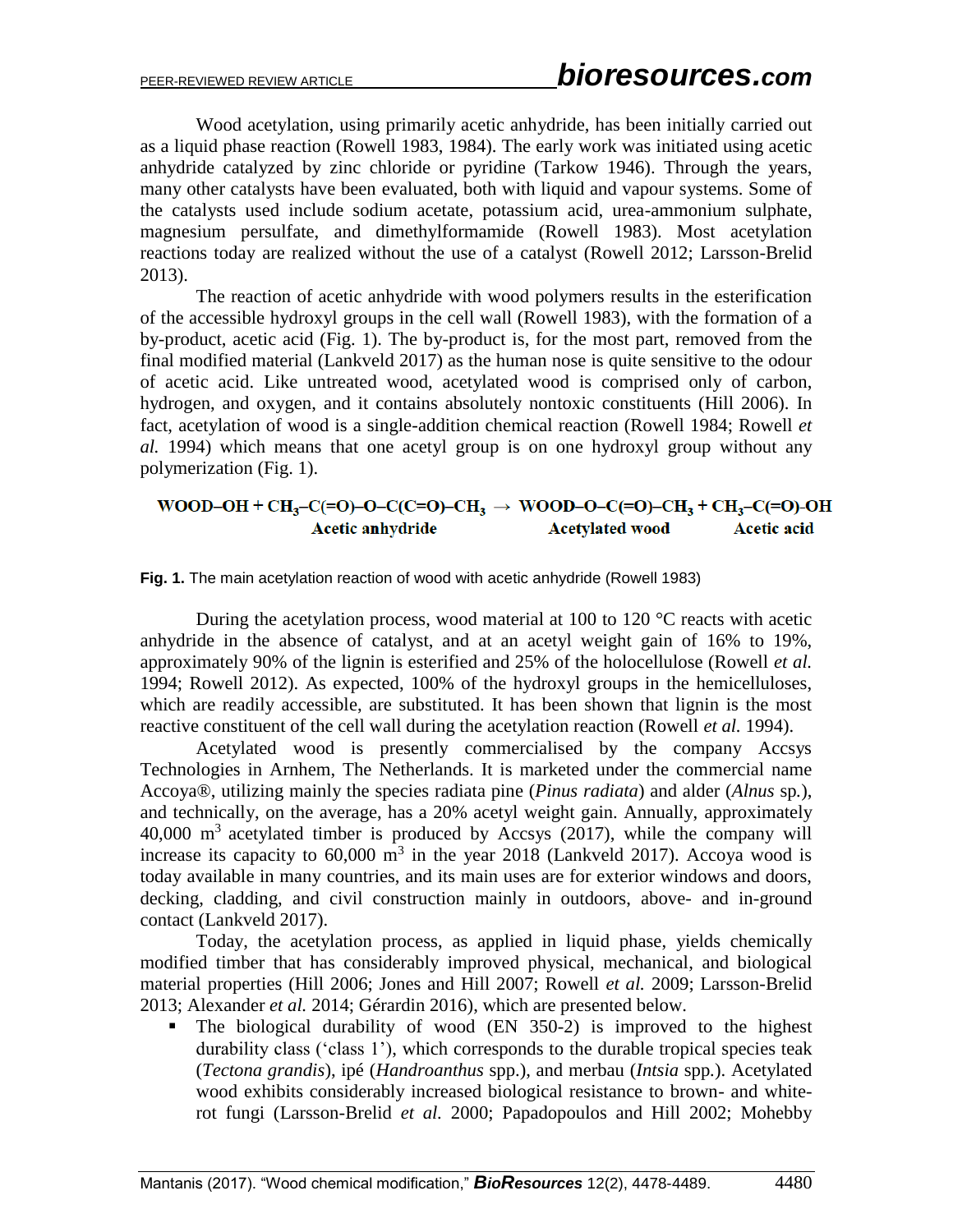2003; Mohebby and Militz 2010; Rowell 2012; Larsson-Brelid 2013; Alexander *et al.* 2014; Rowell 2016).

- Acetylated wood, at *ca.* 20% loading, obtains a fiber saturation point below 15%; thus, the cell wall becomes highly hydrophobic (Papadopoulos and Hill 2003; Hill 2006; Rowell 2012). Consequently, swelling and shrinkage properties are reduced by 70% to 75% as compared to untreated wood (Jones and Hill 2007; Rowell 2012). The reason for that is simply because the cell wall is filled with chemically bonded acetyl groups that take up space within the cell wall (Rowell 1983; Rowell *et al.* 1994; Hill 2006; Jones and Hill 2007).
- Accoya wood at high acetyl loading is very resistant to subterranean and Formosan termites (Alexander *et al.* 2014). This field study against termites verified the high resistance of acetylated material to attack by termites.
- Acetylated pine wood with high acetyl loading  $(>20\%$  acetyl weight gain) has been shown to provide excellent resistance to borer attacks even after 11 years of field exposure; *i.e*., in better order than chromium copper arsenate (CCA) impregnated pine wood (Westin *et al.* 2016). It is believed that acetylated wood at high loading can be confirmed as marine-borer resistant timber for long periods of time.
- An increase of 15% to 30% of hardness of the material can be reached (Rowell 2012).
- The acetylation treatment has no negative impact on the strength properties of wood (Jorissen and Luning 2010; Bongers *et al.* 2013; Larsson-Brelid 2013).
- Acetylated wood is marketed today as a 'green' product with several environmental benefits (Jones and Hill 2007; Lande *et al.* 2008; Van der Lugt *et al.* 2016). According to a recent study of Van der Lugt *et al.* (2016), acetylated wood has considerably lower carbon footprint than steel, concrete, and unsustainably sourced azobé. In fact, Accoya wood does have  $CO<sub>2</sub>$  negative lifecycle-analysis over a full-life cycle.

Recently in Germany, Accoya wood has gained acceptance for use in exterior windows by the German Association of Windows and Facades (VFF).

# **Furfurylation**

Research relating to chemical modification of wood with furfuryl alcohol  $(C_5H_6O_2)$ , which has been referred to in the literature as 'furfurylation of wood', was initiated by Goldstein and Stamm (Goldstein 1959; Stamm 1977). By using cyclic carboxylic anhydrides, mainly maleic anhydride, as key catalysts, furfurylated wood, having properties superior to those produced with the early developed systems, was achieved by Prof. M. Schneider (1995) in Canada. Novel research was also carried out by Dr. M. Westin and his coworkers (Westin 1996; Westin *et al.* 1998; Lande *et al.* 2004a, 2004b), at SP Sweden, which led to a new technology based on stable solutions with good impregnating capacity, as well as some promising properties such as resistance to decay.

Furfuryl alcohol is a liquid produced from agricultural wastes such as sugar cane and corn cobs. Furfurylation is accomplished by impregnating the wood with a mixture of furfuryl alcohol and catalysts, and then heating it to cause polymerization (Schneider 1995; Westin 1996). The purpose of furfurylation is to improve some physical, mechanical, and biological properties of the lignocellulosic material (*e.g*., resistance to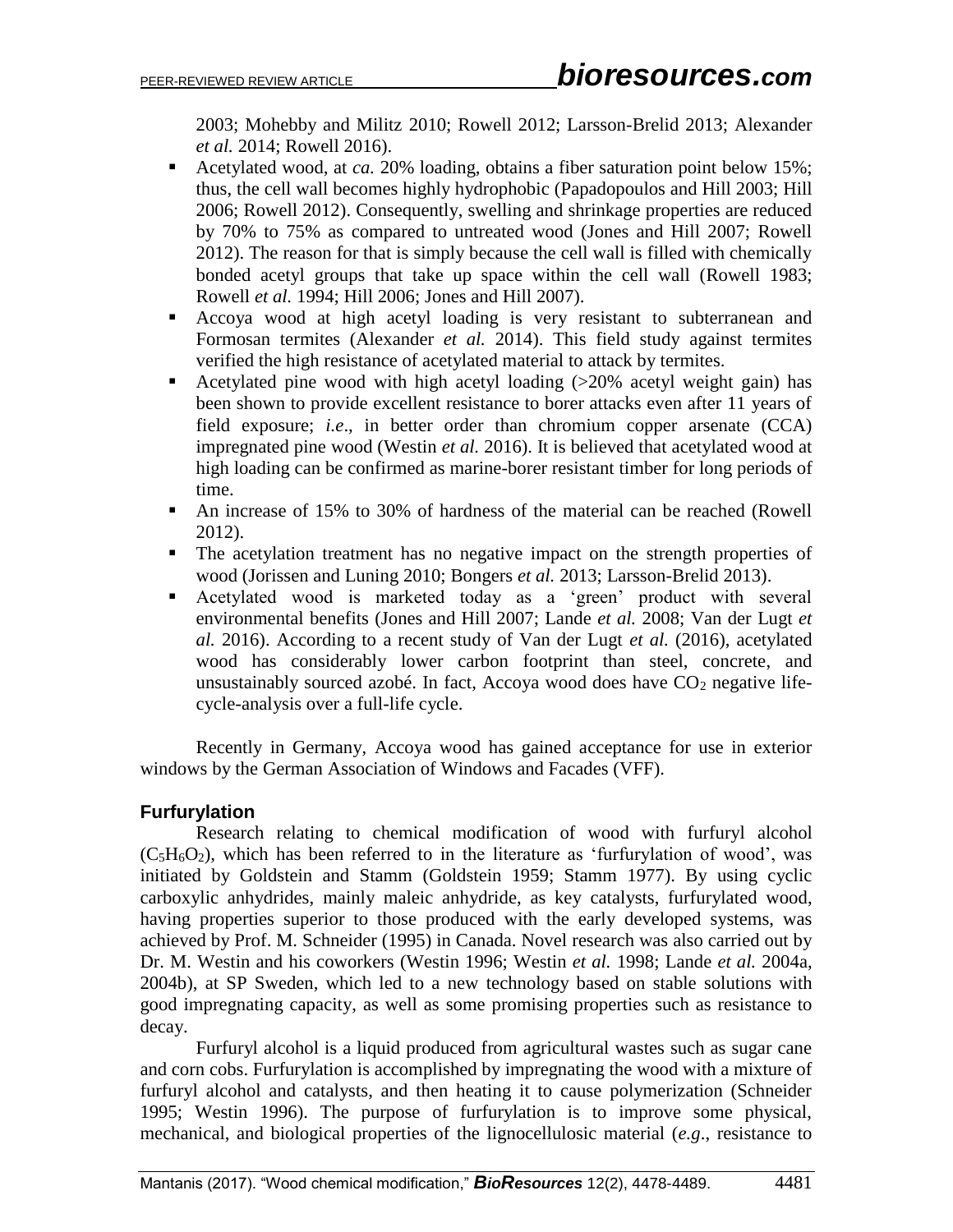biological degradation, dimensional stabilization, resistance to weathering, and hardness) by applying a proprietary furfuryl alcohol polymer, which notably is nontoxic (Lande *et al.* 2004b, 2008).

The polymerization of furfuryl alcohol polymer in the wood is a rather complex chemical reaction. The question of whether wood furfurylation is a true chemical modification of the cell wall remains unanswered by the scientific community. Some scientists believe that it comprises a chemical modification process, since the furfuryl alcohol polymer reacts with itself and possibly reacts with lignin in the cell walls (Nordstierma *et al.* 2008; Lande *et al.* 2008; Li *et al.* 2016; Gérardin 2016). Hence, the furfuryl alcohol complexes are predominantly deposited in the wood cavities, and also in the cell walls (Fig. 2). Polymerization takes place in the microscopic cell cavities, which is easily detected using several microscopic techniques (Thygesen *et al.* 2010). The study of Thygesen *et al.* (2010) also revealed that when higher amounts of catalyst were added to the impregnation liquid, a red-shift in the fluorescence from the furfurylated wood was seen, corresponding to an increased conjugation length of conjugated poly-(furfuryl alcohol) formed within the cell wall of wood.



**Fig. 2.** Cross section of radiata pine *(Pinus radiata)* wood with cell walls containing furan polymer. Image through fluorescence microscopy (courtesy: L. Garbrecht Thygesen, RVAU, Copenhagen)

Recent nanoindentation studies demonstrated improvements in indentation modulus and hardness of furfurylated wood cells demonstrated. The work indicated that furfuryl alcohol indeed penetrated wood cells during the modification process (Li *et al.* 2016). Another perception is that furfurylation leads to permanent 'bulking' of cell wall, meaning that the cells are swollen in a permanent way. One possible explanation is that the furfuryl alcohol polymer inside the cell wall occupies some of the space normally filled with water molecules, when wood is under swelling in humid conditions (Lande *et al.* 2008).

On the contrary, other scientists insist that furfurylation of wood is an impregnation modification process in which the properties of the furfurylated material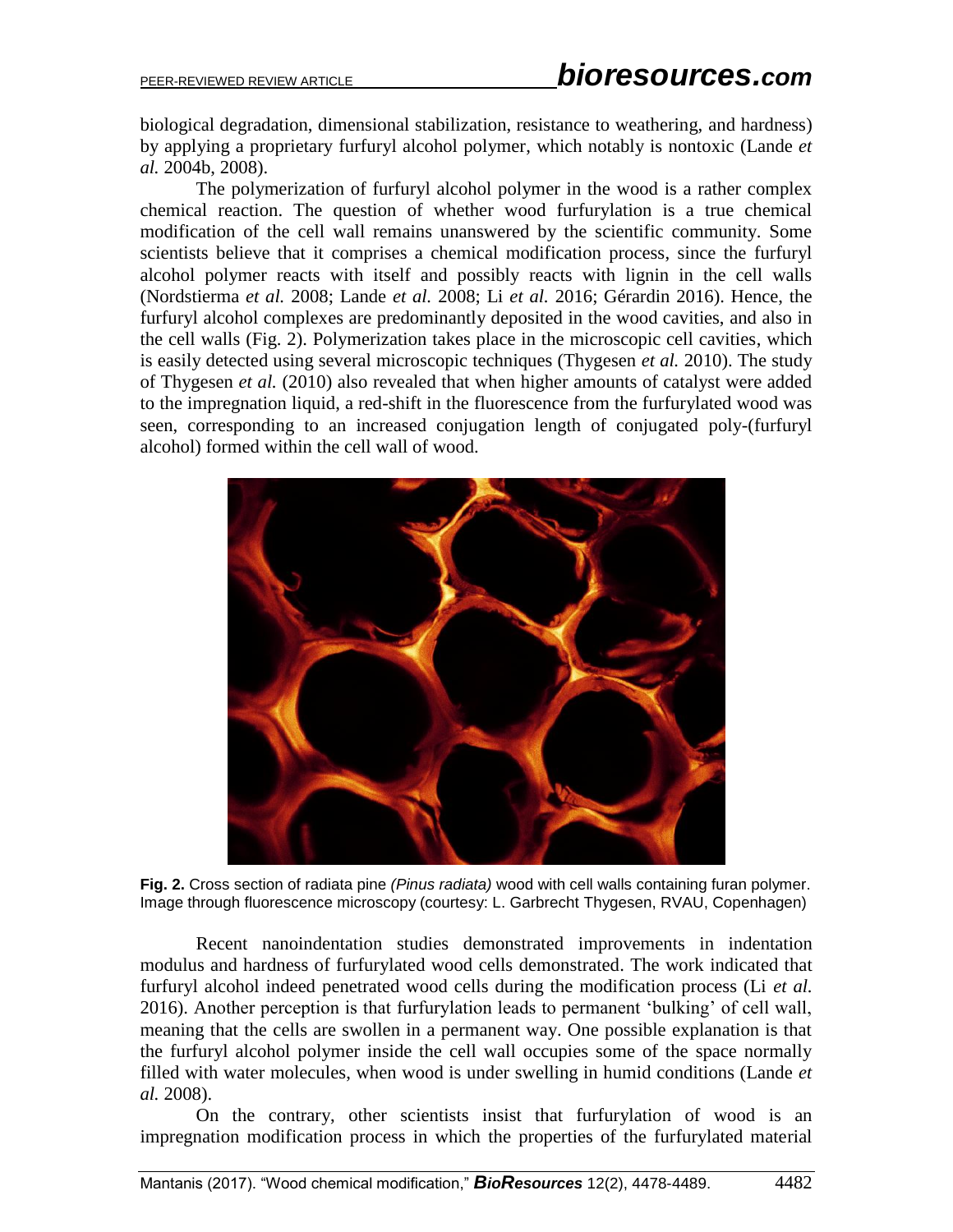appear more like those of a polymer-filled cell wall rather than a reacted cell wall (Rowell 2012; Larsson-Brelid 2013). However, it may be possible that a branch from the polymer chain forms a connection to the wood polymers *via* the lignin hydroxyls (Thygesen *et al.* 2010; Gérardin 2016).

The technology for industrially producing furfurylated wood is presently applied by the Norwegian company Kebony AS (formerly Wood Polymer Technologies). The industrial process of wood furfurylation consists of the following production steps (Lande *et al.* 2004a):

- i. *Storage and mixing of chemicals*: The treating solutions are mixed in a separate mixing tank where different chemicals (furfuryl alcohol, initiators/catalysts, buffering agents, surfactants, water) are added. The mixed solution is pumped to one of the buffer tanks.
- ii. *Impregnation*: The wood material (*i.e.* treatable softwoods or hardwoods) is vacuum pressure impregnated with the treating solution by a full-cell process with a vacuum step, a pressure step, and a short post-vacuum step.
- iii. *Reaction/curing*: *In-situ* polymerization of the chemicals and grafting reactions with the wood polymeric components occur during this step. The curing chamber is heated with direct injection of steam, where the temperature achieved depends on the product use. The chamber is operated as a closed system during the curing period except for a ventilation period at the end. The ventilation gas is cooled, and the condensate is separated from the gas. Condensate goes back to the condensate tank for re-use.
- iv. *Drying*: Final drying of the wood material in a kiln dryer is essential to minimize emissions and to obtain desirable final moisture content.
- v. *Cleaning*: The emissions during the process are managed by cleaning the ventilated gases.

By using cyclic anhydrides as catalysts, the impregnation solution is stable at room temperature. The polymerization reaction is initiated by heating. In the initial phase of polymerization, there are two competing condensation reactions (González *et al.* 1992). The possible cross-linking patterns of furfuryl alcohol polymer chains have been proposed by González *et al.* (1992), who demonstrated that the high amount of permanent wood cell-wall bulking in the furfurylated wood is evidence of the grafting reactions at early polymerization stages. In addition, it has been concluded (González *et al.* 1992; Lande *et al.* 2004b) that with the catalytic systems used for furfurylation of wood it is more likely that grafting to hemicelluloses and most of all to lignin is dominant. As a consequence, a possible grafting reaction between the furfuryl alcohol and a guaiacyl unit of lignin (the predominant unit in softwood lignins) is evidently probable. Gérardin (2016) in his recent review work reported that the furfurylation of wood as a process is based on the *in-situ* polymerization of furfuryl alcohol, with the main chemical reactions demonstrated in Fig. 3.



**Fig. 3.** Main reactions involved in the polymerization of furfuryl alcohol (Gerardin 2016)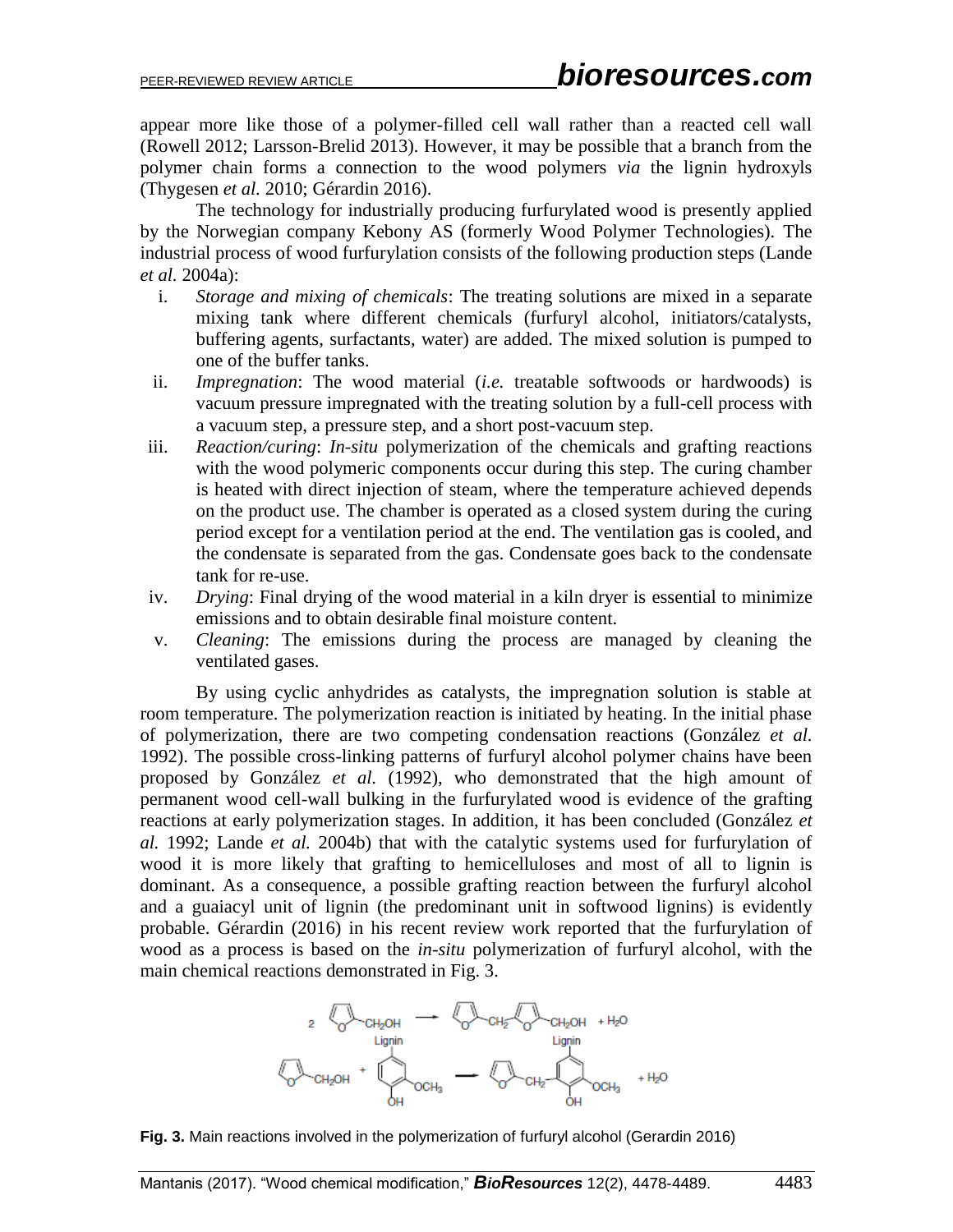According to the literature (Lande *et al.* 2004a; Lande 2008; Lande *et al.* 2008; Rowell 2012; Larsson-Brelid 2013; Mantanis and Lykidis 2015), the furfurylation process results in a modified wood product that has significantly improved material properties and characteristics, which are summarized below.

- The biological durability of wood is upgraded to 'class 1' (Gérardin 2016). Results from decay resistance test ongoing for 9 years, have shown that furfurylated wood of moderate loading, *e.g*., at 30 to 35% of weight percentage gain (WPG), has comparable biological resistance with that of pine wood treated with copper chromium arsenate (Lande *et al.* 2008; Larsson-Brelid 2013).
- The mechanical properties of wood, except for impact resistance, are enhanced when wood is treated with the furfuryl alcohol polymer. As a matter of fact, furfurylated wood is characterized by greater hardness, elastic and rupture moduli, as compared to untreated wood but, on the other hand, it is more brittle (Larsson-Brelid 2013).
- Furfurylated wood at a loading>35% exhibits very good dimensional stability (Lande *et al.* 2008), and resistance to weathering (Mantanis and Lykidis 2015). It was reported that furfurylation leads to an anti-shrink efficiency of 60%, at a WPG of approximately 35% (Lande *et al.* 2008).
- Furfurylated wood is resistant to marine borers (Westin *et al.* 2016) only when the WPG is very high ( $>50\%$ ). Not really satisfactory results were obtained after 16year exposure at reasonable loadings of 30 to 35% (*i.e*., slight or moderate wood failure to marine borers was observed at these levels of WPG or lower).
- Recent studies regarding ecotoxicology of furfurylated wood and leachates from furfurylated wood have shown no significant ecotoxicity, while its combustion did not release any volatile organic compounds or polyaromatic hydrocarbons above the normal levels of wood combustion (Pilgård *et al.* 2010a, 2010b).
- Furfurylated wood is a 'green' wood product that holds an ecological label in the Scandinavian market, named '*Swan'*. Furfurylation of wood is, therefore, believed to be a safe process for the environment (Gérardin 2016).

At present, Kebony AS (Norway) produces two distinct furfurylated wood products, namely:

- i) *'Kebony Clear'*: a highly-loaded, dark, hard furfurylated wood currently used for flooring that simulates tropical hardwood. The wood species used for this are radiata pine (*Pinus radiata*), southern yellow pine (*Pinus sp.*), and maple (*Acer sp.*). Typically, the mean WPG of this product is approx. 35%.
- ii) *'Kebony Character'*: a more lightly-loaded furfurylated wood presently used as decking, siding, roofing, and outdoor furniture mainly sold in the Scandinavian markets. This wood material is produced today from Scots pine *(Pinus sylvestris)* wood; it has an average WPG of *ca.* 20% (Lande 2017).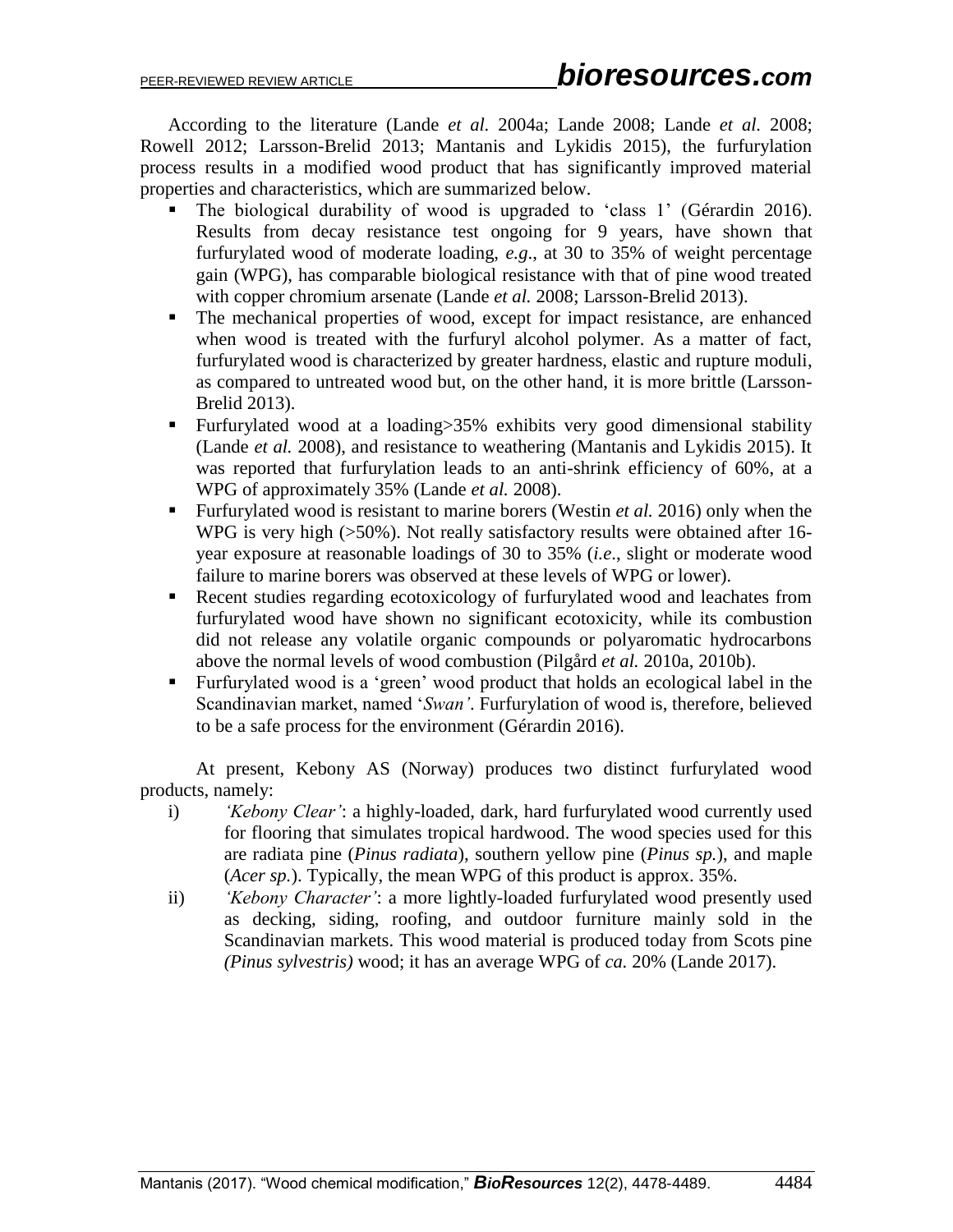In addition, Kebony wood has been recently used in the production of exterior windows. Following a series of extensive quality tests in Germany (Bollmus *et al.* 2012), furfurylated wood has been recommended by the German Association of Windows and Facades. Results from a project, entitled 'Winfur', indicated that the use of furfurylated wood in windows has not caused any problems, fulfilling the criteria for the Scandinavian *P-mark* and the German *RAL* certificates (Bollmus *et al.* 2012).

Today, the company Kebony AS (Norway) produces the above-listed modified products at approximately 22,000  $m<sup>3</sup>$  annually (as in 2017). It is expected to increase its production capacity by building a new factory in Belgium (Lande 2017).

# **CONCLUSIONS**

This work briefly reviewed the two most successful chemical modification technologies of wood, up to this date, that is, acetylation and furfurylation. These technologies have given rise to new modified products with improved physical, mechanical, and biological properties; this can gradually change the mistaken perspective of customers about wood being a fragile, instable, and easily degraded construction material. As presented, both technologies, achieving a full or partial degree of chemical modification of the cell wall of wood, have a high potential and possess a 'green' character having many ecological benefits. For each of them, as disclosed in the literature, a very large number of quality tests has been carried out worldwide, demonstrating the technical advantages and enhanced durability of the chemically modified timber products.

It is noted, though, that the two products of chemically-modified wood differ in several structural facets. Furfurylated wood has, in general, a higher level of hardness, is more rigid, has an excellent tropical-timber-like appearance and texture, and it is better suited for applications like decking. A point to notice is that furfurylated wood products always have a dark colour. On the other hand, acetylated wood, besides its high biological durability, has a superior dimensional stability (*i.e*., distinctly higher than that of furfurylated wood), and it can be used not only in joinery products (windows, doors), but also in several structural applications. Nevertheless, the technical remarks mentioned above are not precise for all the cases, since the modified products may differ depending upon the final end-use, or project.

Evidently, as of today, acetylation and furfurylation exhibit a high potential to pave the way for innovative marine-borer resistant wood products. Nonetheless, the commercially available Accoya and Kebony modified timber products currently are not marketed or sold as marine-borer resistant wood. This product type of high requirements can be achieved in practice, only if high percentage gains are applied. In conclusion, both modification technologies (acetylation and furfurylation) yield non-toxic, environmentally sound, alternative materials to tropical hardwoods. However, there are certainly a number of technical differences between the two modified materials that set the two apart. Last but not least, as both products are being graded as in durability 'class 1' (EN 350-2), they can offer durable and sustainable alternatives for wooden or mixed outdoor structures that can have noteworthy lifetime duration of 30 years, or even more.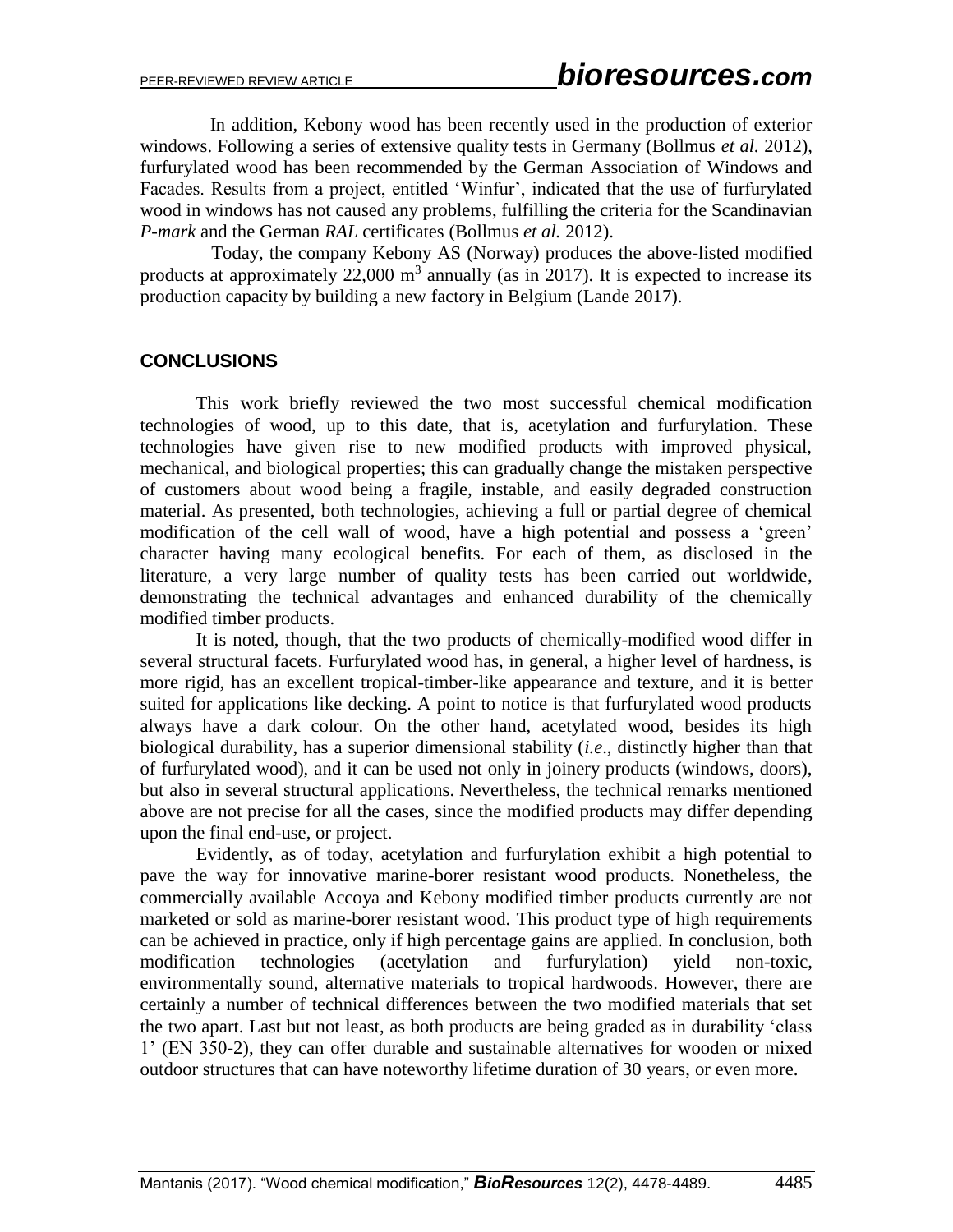### **ACKNOWLEDMENTS**

This review paper acknowledges four respected wood scientists, namely, Roger M. Rowell (Univ. of Wisconsin-Madison), Holger Militz (Univ. of Goettingen), Marc H. Schneider (Univ. of New Brunswick), and Mats Westin (SP Sweden), for their longstanding, diligent work and pioneering scientific contributions on the acetylation and furfurylation of wood. The author highly acknowledges the COST Action FP1407. This review work received no funding, and the author has absolutely no conflict of interest.

# **REFERENCES CITED**

- Alexander, J., Hague, J., Bongers, F., Imamura, Y., and Roberts, M. (2014). "The resistance of Accoya® and Tricoya® to attack by wood-destroying fungi and termites," in: *Proceedings of the 45th Annual Meeting of the International Research Group (IRG) on Wood Protection*, 11-15 May 2014, St. George, Utah, USA, Document IRG/WP 14/40658, Section 4, pp. 1-10.
- Beckers, E. P. J., and Militz, H. (1994). "Acetylation of solid wood. Initial trials on lab and semi- industrial scale," in: *Proc. of Second Pacific Rim Bio-Based Composites Symposium*, Vancouver, Canada, pp. 125-135.
- Beckers, E. P. J., Militz, H., and Stevens, M. (1994). "Resistance of acetylated wood to basiomycetes, soft rot and blue stain," in: *Proceedings of the 25th Annual Meeting of the International Research Group (IRG) on Wood Protection*, Bali, Indonesia, Document IRG/WP 94/40021.
- Bollmus, S., Treu, A., Westin, M., Brynildsen, P., and Militz, H. (2012). "Use of furfurylated wood for the production of windows – Results from the *WinFur* project," in: *Proceedings of the 6th European Conference on Wood Modification (ECWM)*, Ljubljana, Slovenia, 16-18 Sept. 2012, pp. 99-107.
- Bongers, F., Alexander, J., Marcroft, J., Crawford, D., and Hairstans, R. (2013). "Structural design with Accoya wood," *International Wood Products Journal* 4(3), 172-176. [DOI: 10.1179/2042645313Y.0000000041](http://dx.doi.org/10.1179/2042645313Y.0000000041)
- EN 350-2 (1994). "Durability of wood and wood-based products. Natural durability of solid wood. Part 2: Guide to natural durability and treatability of selected wood species of importance in Europe," *European Committee for Standardization (CEN*), Brussels, Belgium, pp. 1-36.
- Fuchs, W. (1928). "Genuine lignin. I. Acetylation of pine wood," *Berichte* 61B, 948-951.
- Gérardin, P. (2016). "New alternatives for wood preservation based on thermal and chemical modification of wood - A review," *Annals of Forest Science* 73, 559-570. [DOI: 10.1007/s13595-015-0531-4](http://dx.doi.org/10.1007/s13595-015-0531-4)
- Goldstein, I. (1959). "Impregnating solutions and method of impregnation therewith," Patent US No. 2,909,450, USA.
- González, R., Martinez, R., and Ortiz, P. (1992). "Polymerizationof furfuryl alcohol with trifluoroacetic acid: The influence of experimental conditions," *Makromol. Chem.* 193, 1-9. [DOI: 10.1002/macp.1992.021930101](http://dx.doi.org/10.1002/macp.1992.021930101)
- Hill, C. A. S. (2006). *Wood Modification – Chemical, Thermal and Other Processes*, Wiley Series in Renewable Resources, Ed. J. Wiley and Sons, Chichester, United Kingdom, pp. 260.
- Horn, O. (1928). "Acetylation of beech wood," *Berichte* 61B, 2542-2545.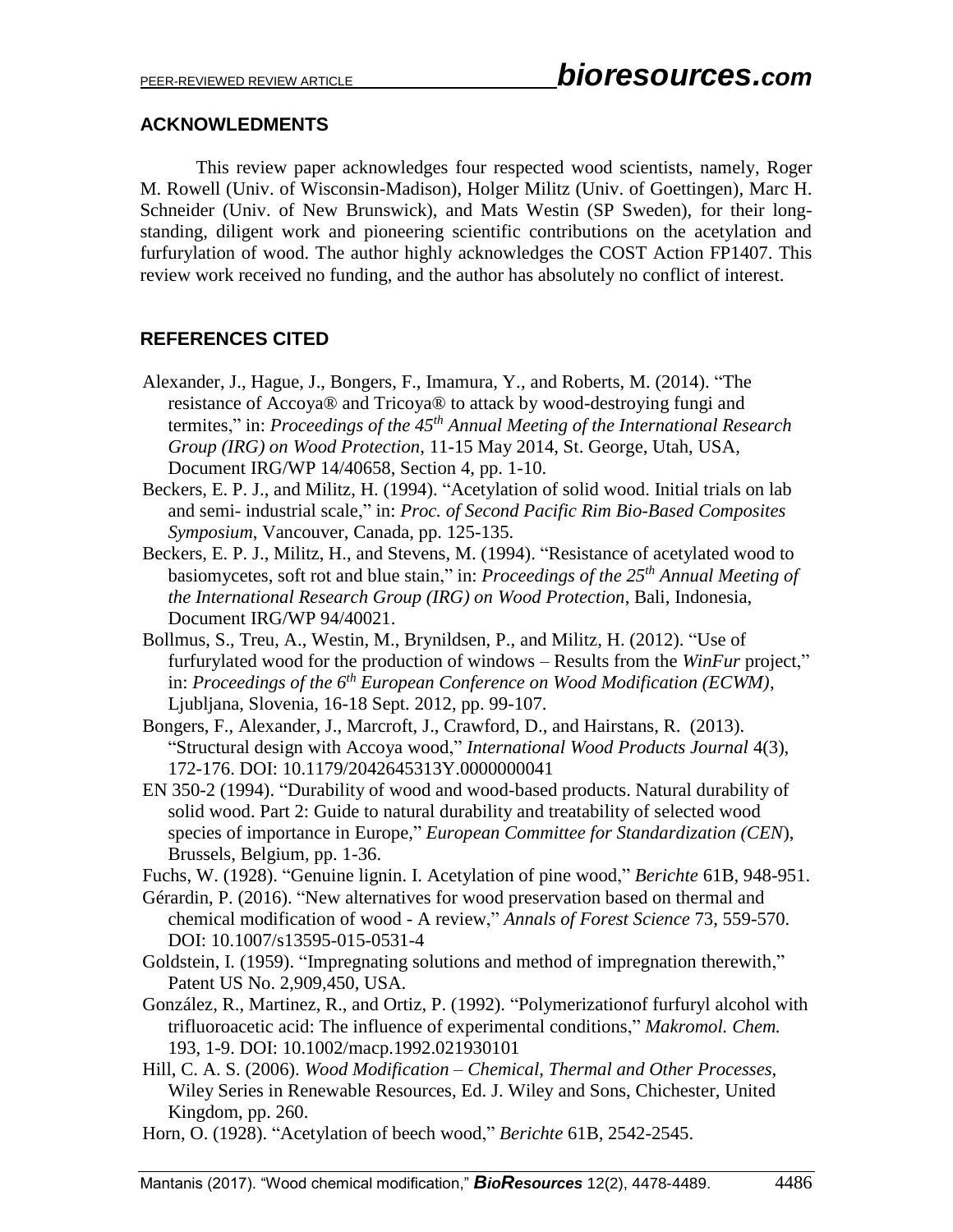- Jones, D., and Hill, C. A. S. (2007). "Wood modification A brief overview of the technology," in: *Proceedings of the 5th COST E34 International Workshop*, M. Sernek (ed.), Bled, Slovenia, 6-7 Sept. 2007, pp. 1-9.
- Jorissen, A., and Luning, E. (2010). "Wood modification in relation to bridge design in the Netherlands," in: *Proceedings of the 11th World Conference on Timber Engineering (WCTE 2010)*, Trentino, Italy, June 2010, A. Ceccottiand J.-W.van der Kuilen (eds.), pp. 1-9.
- Lande, S., Westin, M., and Schneider, M. (2004a). "Properties of furfurylated wood," *Scandinavian Journal of Forest Research* 19(5), 22-30. [DOI:](http://dx.doi.org/10.1080/0282758041001915)  [10.1080/0282758041001915](http://dx.doi.org/10.1080/0282758041001915)
- Lande, S., Eikenes, M., and Westin, M. (2004b). "Chemistry and ecotoxicology of furfurylated wood," *Scandinavian Journal of Forest Research* 19(5), 14-21. [DOI:](http://dx.doi.org/10.1080/02827580410017816)  [10.1080/02827580410017816](http://dx.doi.org/10.1080/02827580410017816)
- Lande, S. (2008). "Furfurylation of wood Wood modification by the use of furfuryl alcohol," *Ph.D. Thesis*. Norwegian University of Life Science, Ås, Norway.
- Lande, S., Eikenes, M., Westin, M., and Schneider, M. (2008). "Furfurylation of wood: Chemistry, properties and commercialization," in: *Development of Commercial Wood Preservatives*, ACS Symposium Series No. 982, pp. 337-355. [DOI: 10.1021/bk-2008-](http://dx.doi.org/10.1021/bk-2008-0982.ch020) [0982.ch020](http://dx.doi.org/10.1021/bk-2008-0982.ch020)
- Lande, S. (2017). Kebony AS, Norway (Personal communication).
- Lankveld, C. (2017). Accsys Technologies, Arnhem, The Netherlands (Personal communication).
- Larsson-Brelid, P. (2013). "Benchmarking and state-of-the-art report for modified wood," *SP Report No. 54*, Swedish Institute of Wood Technology SP, Stockholm, Sweden, pp. 1-31.
- Larsson-Brelid, P., Simonson, R., Bergman,Ö., and Nilsson, T. (2000). "Resistance of acetylated wood to biological degradation," *Holz als Roh Werkstoff* 58(5), 331-337. [DOI: 10.1007/s001070050439](http://dx.doi.org/10.1007/s001070050439)
- Li, W., Ren, D., Zhang, X., Wang, H., and Yu, Y. (2016). "The furfurylation of wood: A nanomechanical study of modified wood cells," *BioResources* 11(2), 3614-3625. [DOI: 10.15376/biores.11.2.3614-3625](http://dx.doi.org/10.15376/biores.11.2.3614-3625)
- Mantanis, G., Young, R. A., and Rowell, R. M. (1994). "Swelling of wood. Part 1. Swelling in water," *Wood Science and Technology* 28, 119-134. [DOI:](http://dx.doi.org/10.1007/bf00192691)  [10.1007/bf00192691](http://dx.doi.org/10.1007/bf00192691)
- Mantanis, G., and Lykidis, C. (2015). "Evaluation of weathering of furfurylated wood decks after a 3-year outdoor exposure in Greece," *DrvnaIndustrja* 66(2), 115-122. [DOI: 10.5552/drind.2015.1425](http://dx.doi.org/10.5552/drind.2015.1425)
- Militz, H. (1991). "The improvement of dimensional stability and durability of wood through treatment with non-catalysed acetic acid anhydride," *Holz als Roh- und Werkstoff* 49(4), 147-152. [DOI: 10.1007/BF02607895](http://dx.doi.org/10.1007/BF02607895)
- Mohebby, B. (2003). "Biological attack of acetylated wood," *Ph.D. thesis*, Institute of Wood Biology and Wood Technology, University of Goettingen, Goettingen, Germany.
- Mohebby, B., and Militz, H. (2010). "Microbial attack of acetylated wood in field soil trials," *International Biodeterioration& Biodegradation* 64, 41-50. [DOI:](http://dx.doi.org/10.1016/j.ibiod.2009.10.005)  [10.1016/j.ibiod.2009.10.005](http://dx.doi.org/10.1016/j.ibiod.2009.10.005)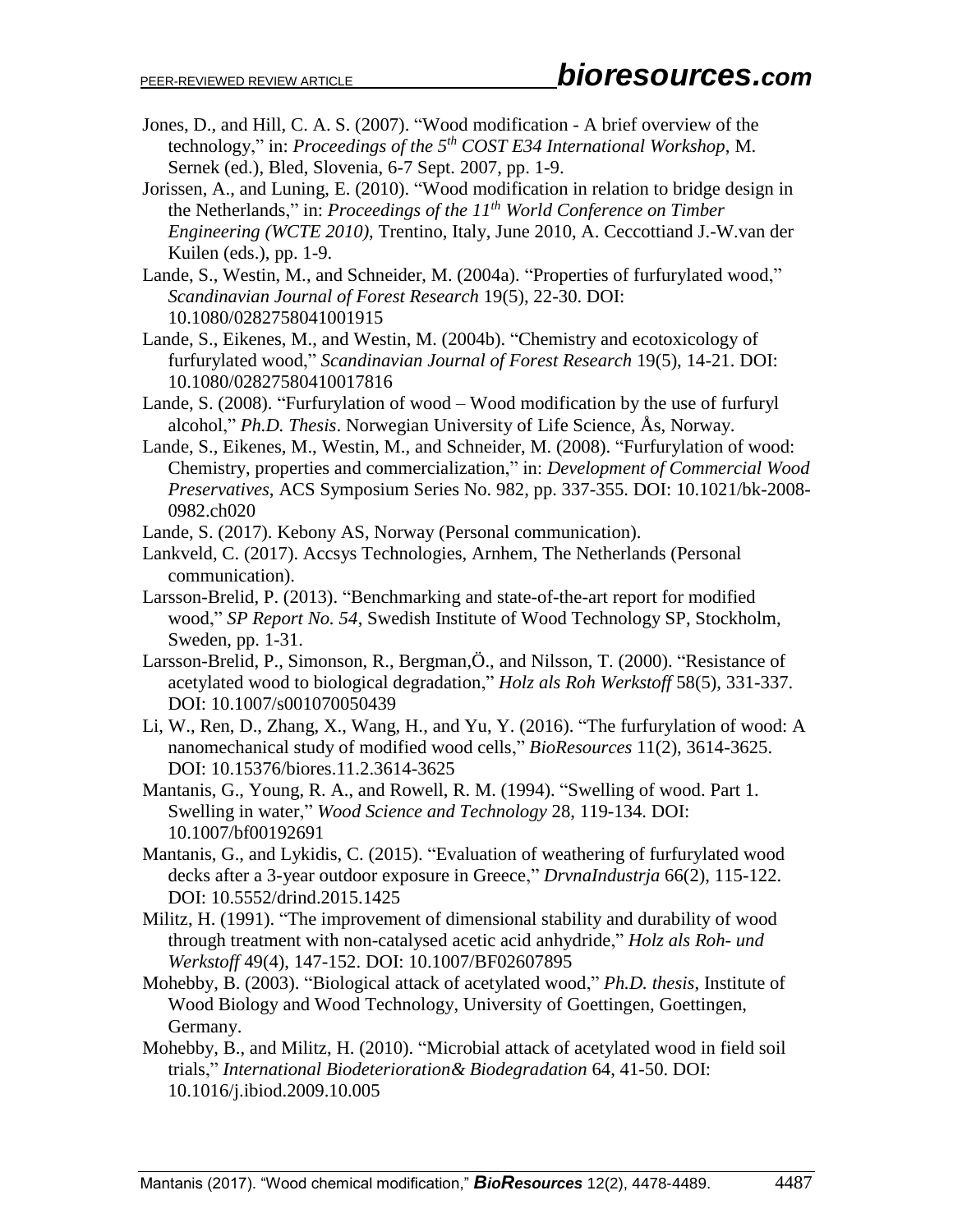- Nordstierma, L., Lande, S., Westin, M., Karlsson, O., and Furo, I. (2008). "Towards novel wood-based materials: Chemical bonds between lignin-like model molecules and poly (furfuryl alcohol) studied by NMR," *Holzforschung*, 62, 709-713.
- Papadopoulos, A. N., and Hill, C. A. S. (2002). "The biological effectiveness of wood modified with linear chain carboxylic acid anhydrides against *Coniophor aputeana*," *Holz als Roh Werkstoff* 60, 329-332. [DOI: 10.1007/s00107-002-0327-8](http://dx.doi.org/10.1007/s00107-002-0327-8)
- Papadopoulos, A. N., and Hill, C. A. S. (2003). "The sorption of water vapour by anhydride modified softwood," *Wood Science and Technology* 37(3-4), 221-231. [DOI: 10.1007/s00226-003-0192-6](http://dx.doi.org/10.1007/s00226-003-0192-6)
- Pilgård, A., De Vetter, L., Van Acker. J., and Westin, M. (2010a). "Toxic hazard of leachates from furfurylated wood: Comparisons between two different aquatic organisms," *Environmental Toxicology Chemistry* 29, 1067-1071. [DOI:](http://dx.doi.org/10.1002/etc.132)  [10.1002/etc.132](http://dx.doi.org/10.1002/etc.132)
- Pilgård, A., Treu, A., van Zeeland, A. N., Gosselink, R. J., and Westin, M. (2010b). "Toxic hazard and chemical analysis of leachates from furfurylated wood," *Environmental Toxicology Chemistry* 29, 1918-1924. [DOI: 10.1002/etc.244](http://dx.doi.org/10.1002/etc.244)
- Rowell, R. M. (1982). "Distribution of reacted chemicals in southern pine modified with acetic anhydride," *Wood Science* 15(2), 172-182.
- Rowell, R. M. (1983). "Chemical modification of wood: A review," Commonwealth Forestry Bureau, Oxford, England, No. 6, pp. 363-382.
- Rowell, R. M. (1984). "The chemistry of solid wood," in: *Advances in Chemistry Series No. 207*, American Chemical Society, Washington DC, USA, pp. 540. [DOI:](http://dx.doi.org/10.1021/ba-1984-0207)  [10.1021/ba-1984-0207](http://dx.doi.org/10.1021/ba-1984-0207)
- Rowell, R. M., Simonson, R., Hess, S., Plackett, D. V., Cronshaw, D., and Dunningham, E. (1994). "Acetyl distribution in acetylated whole wood and reactivity of isolated wood cell wall components to acetic anhydride," *Wood and Fiber Science* 26(1), 11- 18.
- Rowell, R. M., Ibach, R. E., McSweeny, J., and Nilsson, T. (2009). "Understanding decay resistance, dimensional stability and strength changes in heat treated and acetylated wood," *Wood Material Science and Engineering* 1-2, 14-22. [DOI:](http://dx.doi.org/10.1080/17480270903261339)  [10.1080/17480270903261339](http://dx.doi.org/10.1080/17480270903261339)
- Rowell, R. M. (2012). *Handbook of Wood Chemistry and Wood Composites*, 2<sup>nd</sup> Ed., CRC Press, Taylor and Francis Group, Boca Raton, Florida, USA, pp. 703. [DOI:](http://dx.doi.org/10.1201/b12487)  [10.1201/b12487](http://dx.doi.org/10.1201/b12487)
- Rowell, R. M. (2014). "Acetylation of wood A review," *Int. J. Lignocellulosic Products* 1(1), 1-27.
- Rowell, R. M. (2016). "Dimensional stability and fungal durability of acetylated wood," *Drewno* 59(197), 139-150.
- Schneider, M. H. (1995). "New cell wall and cell lumen wood polymer composites," *Wood Science and Technology* 29, 121-127.
- Stamm, A. J. (1964).*Wood and Cellulose Science*, Roland Press, New York, USA.
- Stamm, A. J. (1977). "Dimensional stabilization of wood with furfuryl alcohol," in: *Wood Technology: Chemical Aspects*, Goldstein (ed.), ACS Symposium Series, Volume 43, American Chemical Society, Washington, USA, pp. 141-149. [DOI:](http://dx.doi.org/10.1021/bk-1977-0043.ch009)  [10.1021/bk-1977-0043.ch009](http://dx.doi.org/10.1021/bk-1977-0043.ch009)
- Tarkow, H. (1946). "A new approach to the acetylation of wood," USDA Forest Service, Forest Products Laboratory, Madison, Wisconsin, USA, pp. 9.